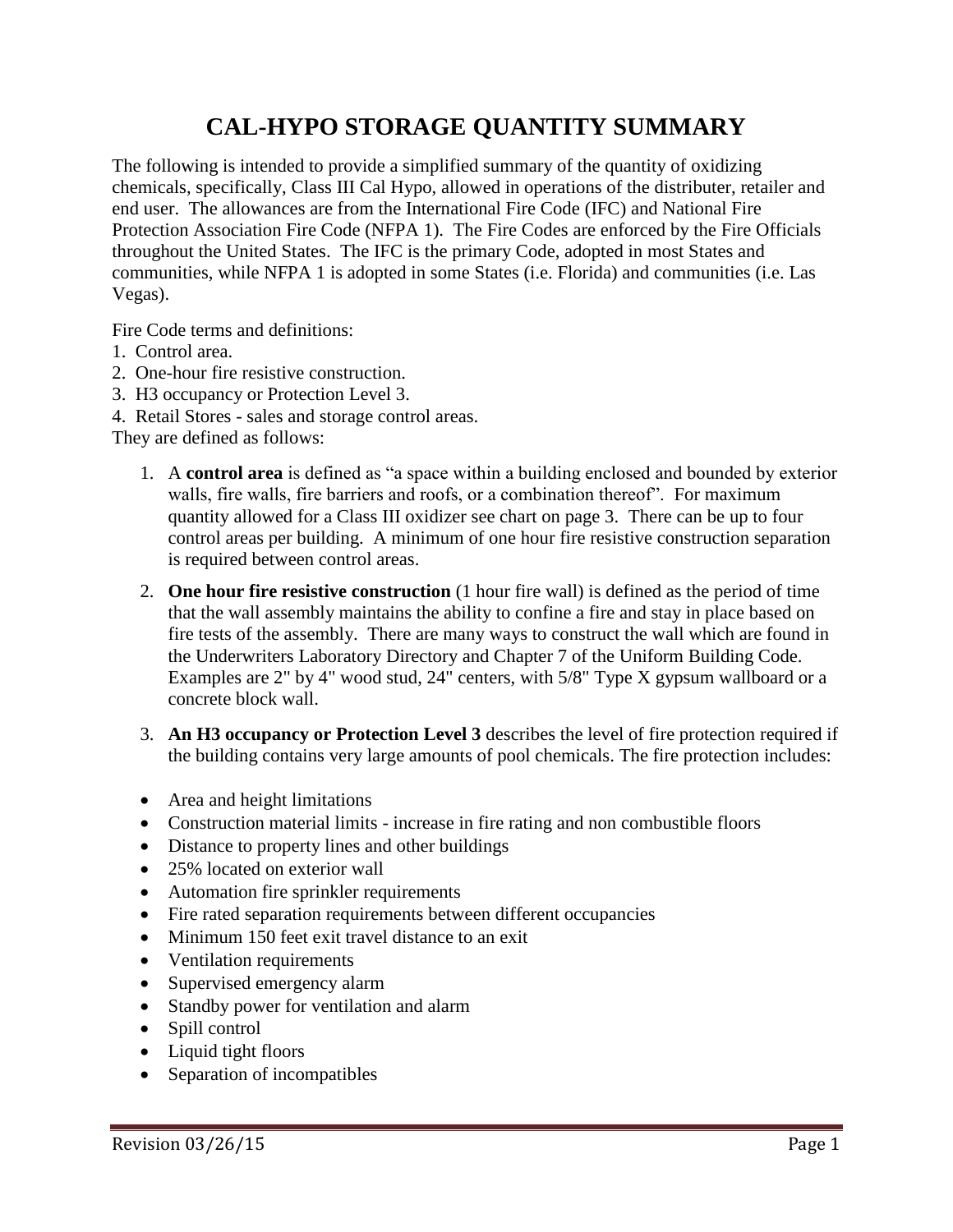- 4. **Retail Stores** Pool chemicals in sales and storage control areas, when displayed or stored in areas accessible to the general public, must comply with the following requirements:
- One hour fire resistive construction.
- Merchandise density less than 200 pounds per square foot for actual floor area.
- Non-combustible floors.
- Packages are UN/DOT certified. (All Axiall packages are certified) .
- Storage and display height limited to 8 and 6 feet respectively. (NFPA 400 limits storage height to 6 feet).
- Minimum 4 foot aisles.
- Package size not to exceed 100 pounds.
- Packages of less than 25 pounds must be stored on pallets, racks or shelves.
- Incompatible materials must be separated by 20 feet or a noncombustible barrier.
- Hazard identification signage on building NFPA 704, (i.e., HMIS)

|                          | Blue Health           | 3             |
|--------------------------|-----------------------|---------------|
| Red Fire                 |                       | $\Omega$      |
| <b>Yellow Reactivity</b> |                       | $\mathcal{D}$ |
|                          | White Specific Hazard | $\alpha x$    |

- Solid oxidizing materials must not be displayed directly beneath liquids.
- Storage area layout available.

For complete information on proper storage and handling of Calcium Hypochlorite contact Axiall's consultant, R. Kenneth Lee at [Rksllee@aol.com](mailto:Rksllee@aol.com) or 501-262-0195, or contact your local fire professional.